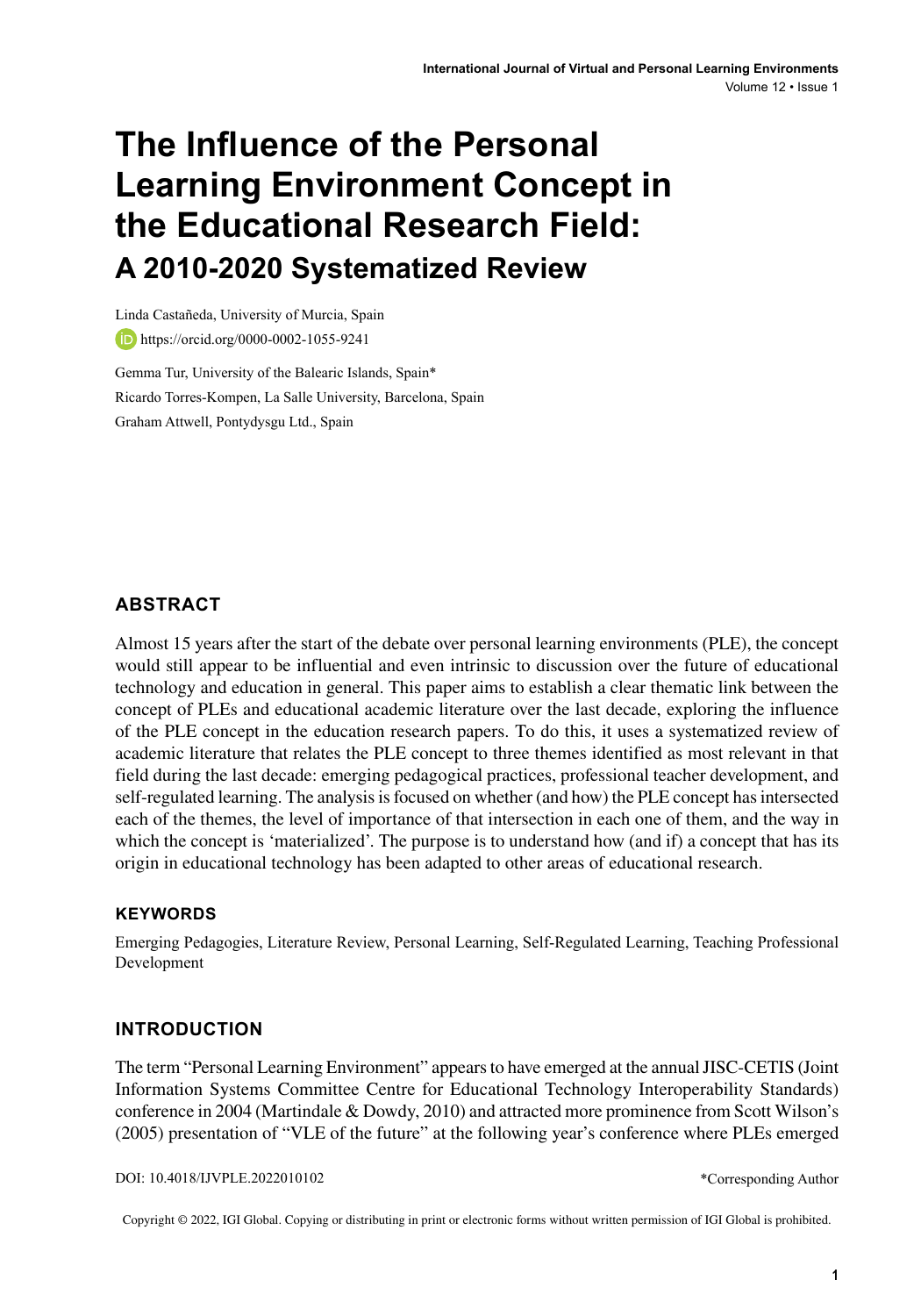as a major theme. PLEs were the focus of the series of PLE conferences held between 2010 and 2014. PLEs also became a subject for academic research including the publication of a number of Special Editions of journals focused on the topic (e.g., eLearning Papers 2007, 2013, Digital Education Review 2010, 2011 and 2015, International Journal of Virtual and Personal Learning Environments 2011 and 2013,Journal of Literacy and Technology 2014, Cultura y Educación 2014, Edutec-e 2016, Journal of New Approaches in Educational Research 2017) as well as individual papers, conference presentations, literature reviews and meta-analyses.

However, as a socio-technical field of debate in education, the definition of Personal Learning Environments has been contested. One focus has been on the platforms and tools used by learners: Petrushyna (2009) says the "Personal Learning Environment describes the tools, communities, and services that constitute the individual educational platforms learners use to direct their own learning and pursue educational goals." Mark van Harmelen (2006) defines Personal Learning Environments as "systems that help learners take control of and manage their own learning. This includes providing support for learners to set their own learning goals, manage their learning; managing both content and process, communicate with others in the process of learning and thereby achieve learning goals. A PLE may be composed of one or more sub-systems: As such it may be a desktop application or composed of one or more web-based services." Others have seen PLEs in terms of access to learning resources: "An ecosystem of connected educational resources facilitated by a (large) set of tools and fuelled by collaboration opportunities facilitating the consumption of content that enables an increased understanding of specific knowledge domains" (Kraus, 2007). A further idea sees PLEs in terms of personal knowledge networks including non-digital resources: "it includes my wife, friends and work colleagues, my tennis coach, my books, magazines and newspapers, the TV I watch, the films I see, the radio programmes that I listen to" (Shepherd, 2007). The idea of personal spaces has been raised by Mohamed Amine Chatti et al (2010): "A PLE is not only a personal space, which belongs to and is controlled by the learner, but is also a social landscape that offers means to connect with other personal spaces in order to leverage knowledge within open and emergent knowledge ecologies." They go on to say: "The distributed PLEs can be loosely connected to build a knowledge ecology (which) is open, distributed, diverse, emergent, self-organized, and learner-controlled." Attwell (2007) also focuses on the idea of learner agency: "the most compelling argument for the PLE", he said, "is to develop educational technology which can respond to the way people are using technology for learning and which allows them to themselves shape their own learning spaces, to form and join communities and to create, consume, remix, and share material." That is also reflected in the Castañeda & Adell (2013) perspective of "a combination of tools, sources of information, connections and activities each person uses regularly to learn, as well as the attitudes and cognitive mechanisms that uses to do it".

The idea of PLEs has often been contrasted to that of the Virtual Learning Environment (VLE). Yet Castañeda and Selwyn (2018) see PLE as essentially a pedagogic approach to using technology for learning while VLEs are an educational management system, implemented in the context of the steady corporatization of higher education.

Attwell (2019) says there has been confusion over the differences between PLEs and personalised learning. "Personalised learning refers to the development of recommender systems and the increasing use of Artificial Intelligence in education to provide different learning pathways and materials for individual leaners within the curriculum. Yet these technologies have potential for assisting learners in developing their PLE."

As we have tried to show in this illustrative but not exhaustive approach, the definitions of the PLE cover a wide range of ideas, including educational technology, the use of social networks for learning, new pedagogic approaches to learning, including the role of teachers, personal learning networks, informal and non-formal learning and the different contexts in which learning takes place and the agency of individuals within the learning process.